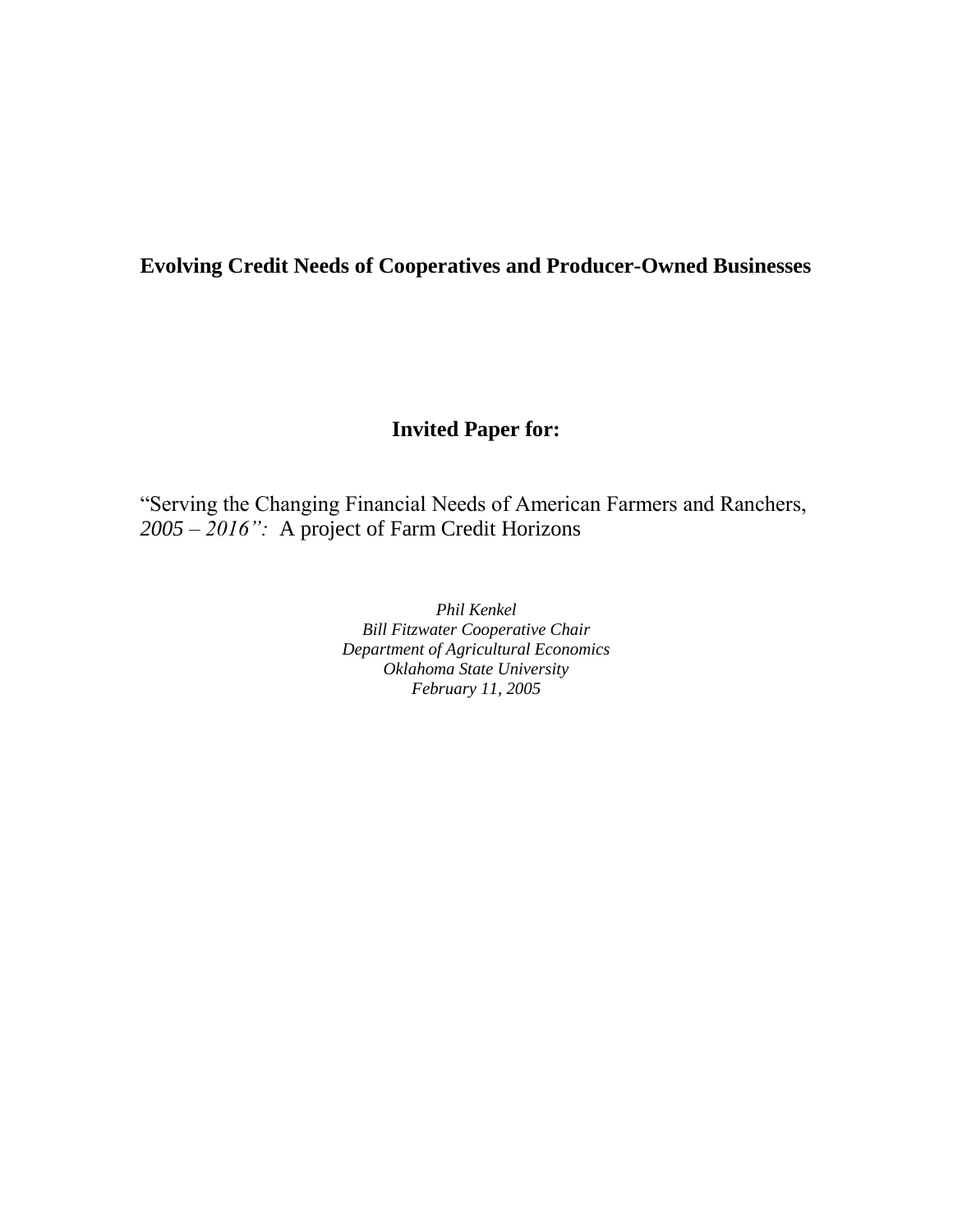## **Evolving Credit Needs of Cooperatives and Producer-Owned Businesses**

*Phil Kenkel Bill Fitzwater Cooperative Chair Department of Agricultural Economics Oklahoma State University*

## Introduction

Supplying capital to farmer-owned businesses has always been an important aspect of the Farm Credit System's mission. CoBank (and formally the various Banks for Cooperatives) has been a primary source of credit for farmer-owned cooperatives for over 70 years. Despite the prevalence of cooperatives in agricultural industries, the U.S. banking industry struggles to understand the cooperative business model and has been reluctant to lend to producer-owned businesses (Hazen, 2003). CoBank has had a fundamental understanding of the cooperative business model, which allows it to provide a source of specialized expertise. The bank's cooperative structure results in lower interest costs to farmer cooperatives and, ultimately, to their producer members. In recent years the structures of farmer-owned business and landscape of rural America has changed. As the Farm Credit System positions itself for the future it is important to understand the evolving financing needs of cooperatives and farmer-owned businesses.

## The Changing Agricultural Landscape

Before examining changes in the cooperative model, it is useful to note two major trends in the agricultural environment: the changes in farm structure and the increased focus on value-added activities. Agriculture lenders are aware of the changing structure of production agriculture. Farms and ranches are getting larger and more specialized and are accounting for a greater share of overall production. Small and part-time operators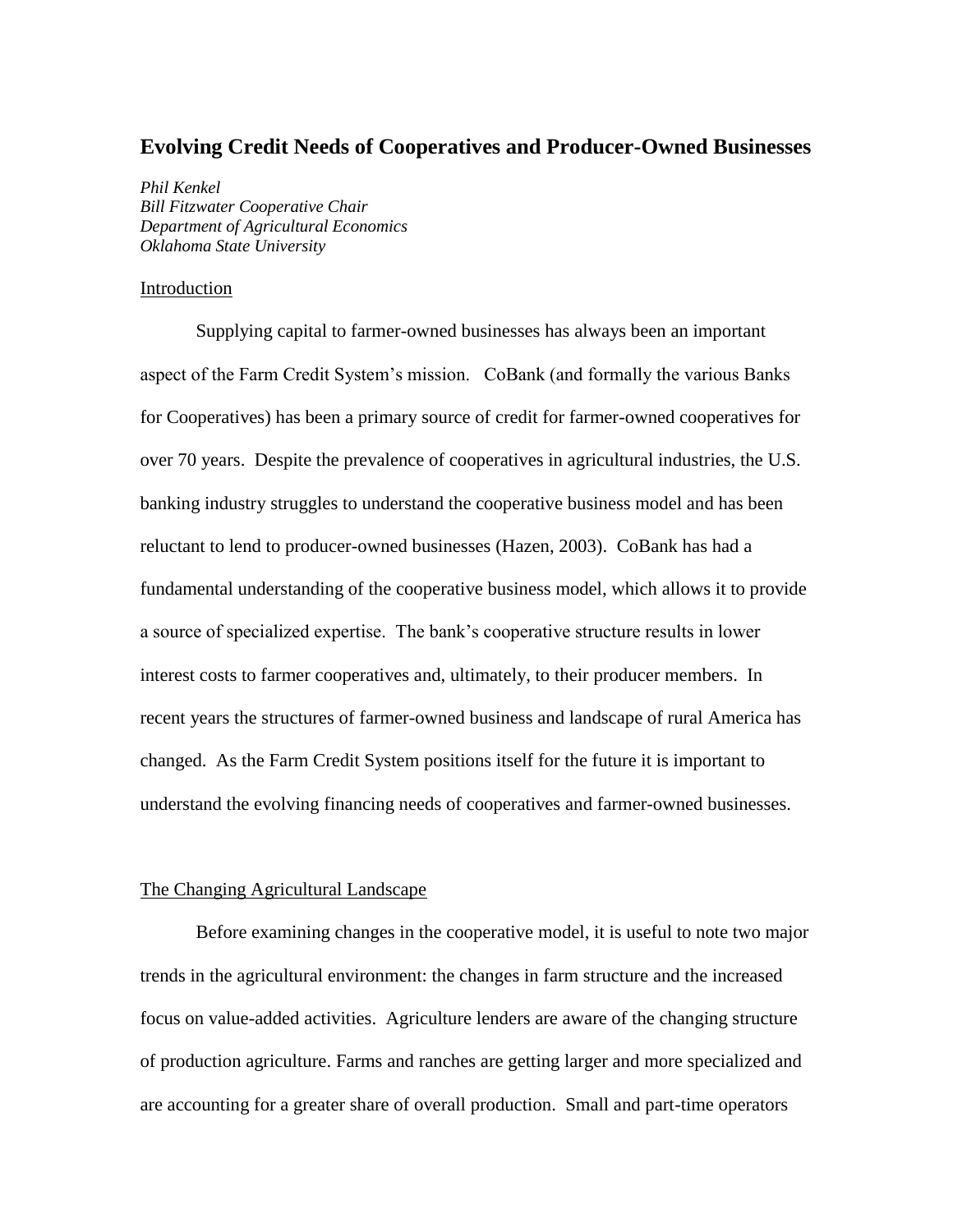represent an increasing share of overall farm numbers. Middle-sized farms and ranches have declined both in numbers and in share of total output. Both large and small farm operations are adopting new structures.

As large farms become more industrial, they have adopted new organizations. Large operations tend to use rental arrangements, leases and contracts to control assets as opposed to outright ownership. They also tend to involve multiple operators. In many large commercial farming operations, management has been separated from land ownership and equipment operations. One farm operator (or corporation) may own the land, another individual will serve as a professional manager, while another set of operators provides machinery services on a custom basis.

Large farms and ranches are impacting traditional cooperatives. These operators may demand discounted pricing as well as specialized services such as precision agriculture, direct shipping, contracting services and direct shipping (Campbell, 2003). Cooperative managers are particularly sensitive to the needs of large producers because they account for the bulk of business volume and often have access to alternative market channels. Positioning a cooperative to efficiently serve large members may require investments in additional assets.

Large producer members also tend to be an unenthusiastic source of cooperative equity. They often have higher marginal tax rates, higher expectations for cash patronage refunds (as opposed to qualified stock refunds) and have higher liquidity expectations. These expectations place pressure on equity revolvement . The result for many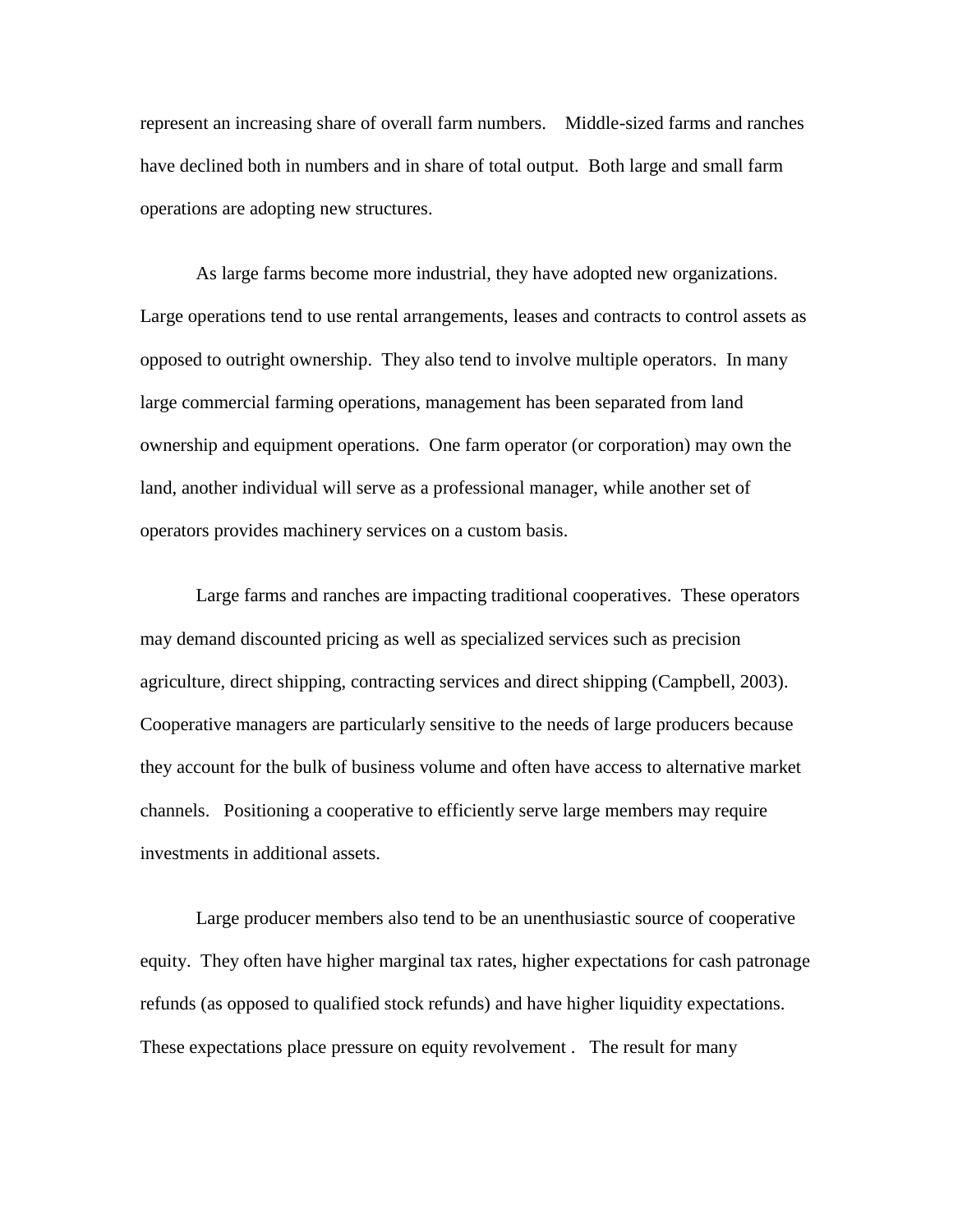cooperatives has been a shortage of equity capital and increased interest in permanent (as opposed to revolving) equity sources.

The growing number of smaller farms is also impacting cooperatives. The growth of small and part-time producers has encouraged cooperatives to diversify into non-traditional product lines, after-hours services, and smaller scale application equipment (Campbell, 2003). Smaller operations are more likely to be involved in the production of alternative or specialty crops, sustainable agriculture and organic production. They are also more likely to pursue alternative market channels such as direct marketing, and community sponsored agriculture. Cooperatives, particularly those near metropolitan areas, are struggling to reposition their asset bases to take advantage of these opportunities.

Another important trend in the agricultural environment is the growth of valueadded activities. Producers may pursue value-added activities to gain more direct access to markets and, ultimately, a greater share of the consumer's food dollar (Holland and Ziehl, 2005). By pursuing value-added activities, farmers hope to assure themselves a place in the food supply chain, which is increasingly reliant on vertical integration and coordination of production, marketing, and/or processing to deliver products with attributes that meet specific end-user needs (Ellerman, McFeeters, and Fox 2001).

Producer-owned value added efforts cover a wide range of activities from U.S. Premium Beef, Golden Oval Eggs, Dakota Growers Pasta, and Crystal Sugar to small projects like Grown Locally, an eleven member Iowa cooperative supplying locally grown and processed produce to institutional and restaurant customers. Regardless of the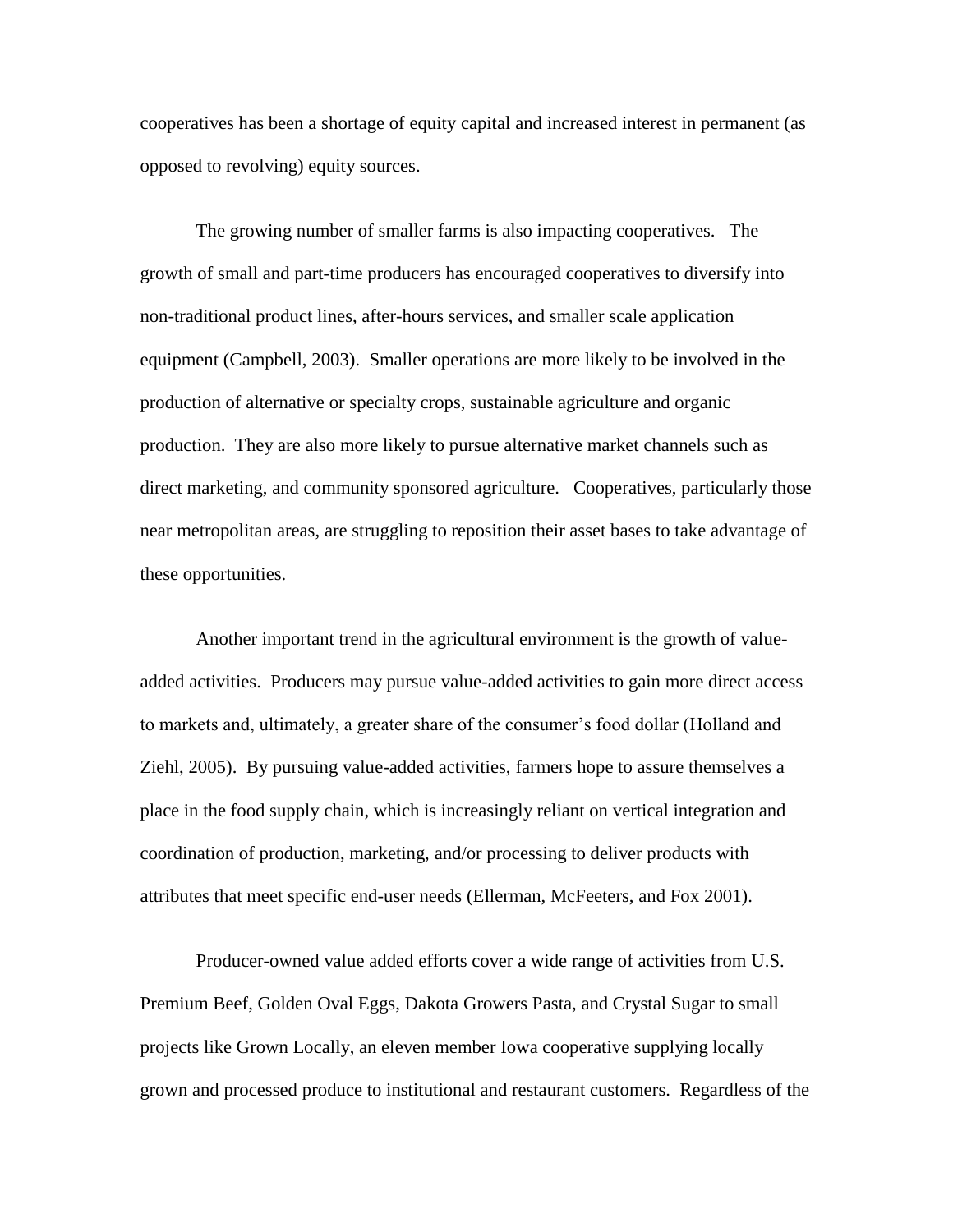scale of the project, producers have discovered that processing activities are capital expensive. Lack of capital, both equity and debt, are key constraints to the development of farmer-owned processing projects (Hazen, 2003). The high capital requirements of value-added business projects have been the major force driving the development of new cooperative structures.

#### Development of New Cooperative Structures

Acquiring equity capital has long been recognized as a problem for cooperatives (Cook, 1995, Cook and Iiopoulos, 2000). Traditional U.S. cooperatives (farm supply and marketing) have obtained capital primarily through retained patronage (retaining profits) and per-unit retains (volume based assessments). Most traditional U.S. cooperatives have been formed under an open membership system allowing a producer to join at any time by making a small initial investment. Under this cooperative structure, a member's equity is essentially created out of the firm's profit stream. Traditionally, cooperative equity has lacked a secondary market and is redeemed at book value (face value) regardless of the value of the cooperative. Under this structure members receive no return on their investment in the cooperative and receive no benefit from the growth in the value of the firm unless the cooperative is liquidated.

Several major problems have been identified with the traditional equity system. These are commonly described as the Free Rider Problem, the Horizon Problem, and the Portfolio Problem (Sykuta and Cook, 2001). The Free Rider Problem is a property rights issue caused by the nontransferability of cooperative stock and the fact that new members in open membership cooperatives receive the same profits as long-term investors. An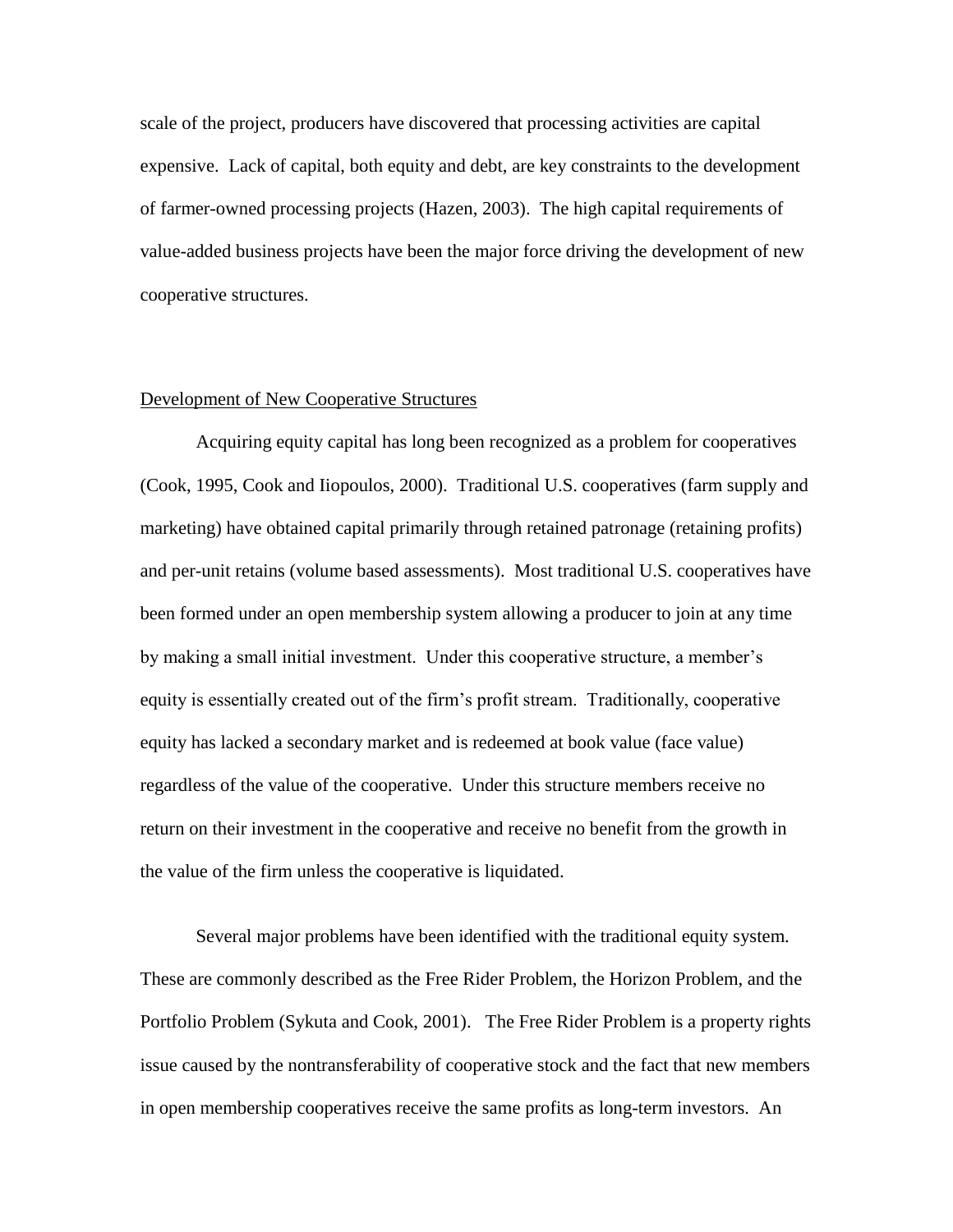example of the free rider problem occurs when cooperative members provide the risk capital to develop a flour milling cooperative and find they receive the same return as other members that joined only after the project was successful. More subtle Free Rider Problems also occur between sub groups of members within a cooperative.

The Horizon Problem stems from the nontransferable and non-appreciating aspects of cooperative equity. Because members receive benefits only through use, there is a disincentive to invest in long-term projects particularly by members that do not anticipate long-term patronage. An example of the Horizon Problem occurs when older members oppose investment in a new rail-loading system, instead preferring that funds be channeled into redeeming equities.

The Portfolio Problem is created because cooperative members cannot withdraw and reallocate their equity investment to match their risk-return preferences and the fact that cooperative firm returns are often highly correlated with that of the farm business. The observation that cooperative members cannot access the going concern value of the cooperative firm (McDavid, 1995) is a manifestation of all three of these basic problems.

These issues with cooperative equity have been addressed both within traditional cooperative structures and through the creation of new structures. Traditional cooperatives have attempted to address the Horizon Problem by adopting shorter equity redemption periods and by using redemption systems that keep cooperative use and investment more proportional (Cook, 1995). However, rapid equity redemption requires high profitability and limits cooperative growth. In recognition of both the undesirability of cooperative stock and the difficulties in managing equity redemption with variable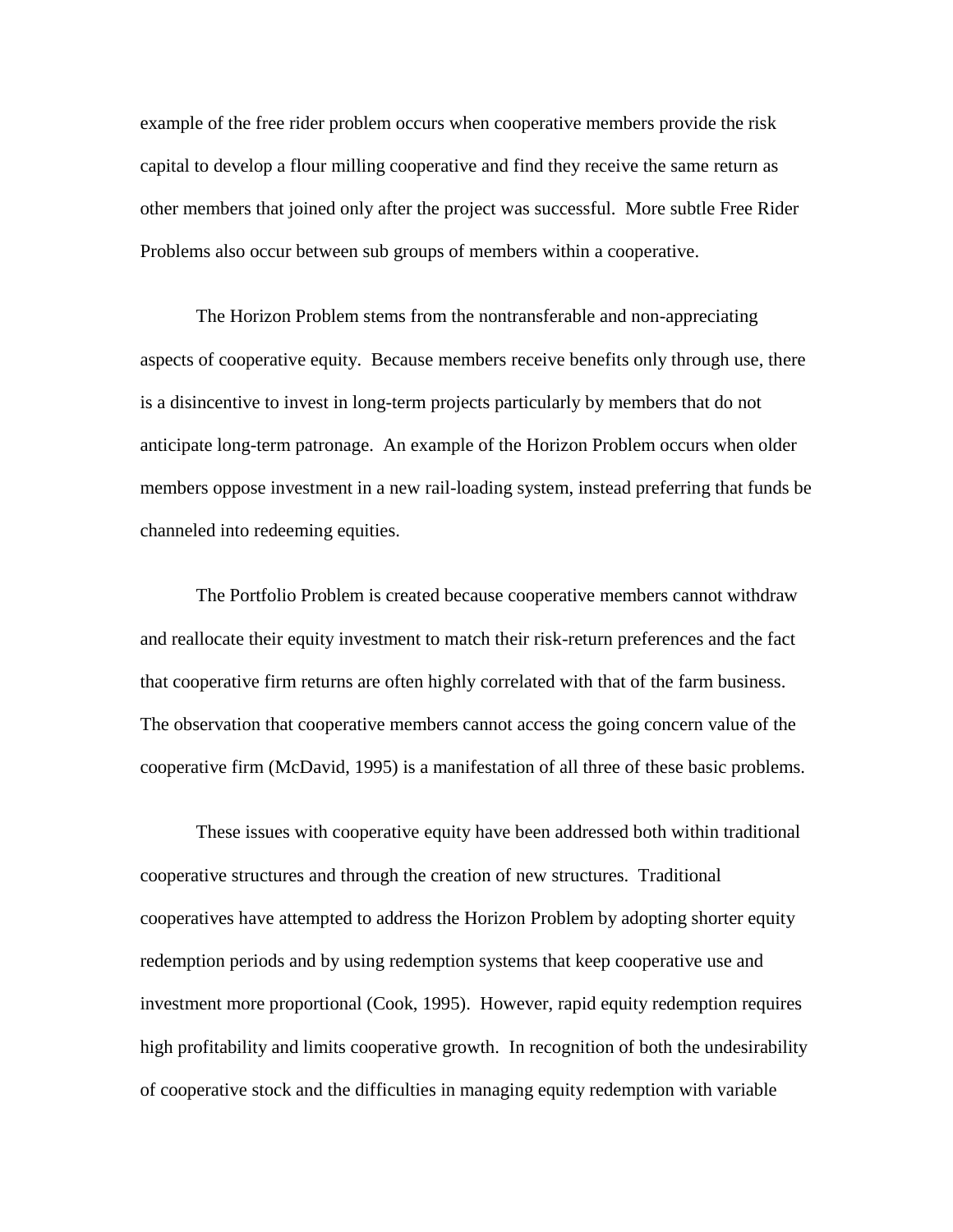profitability, many cooperatives have also attempted to build permanent equity (unallocated equity also called retained earnings). Non-patronage income has been a popular source of permanent equity. However, this approach does not alleviate the underlying property-rights issues and violates the underlying member-owner principle.

#### New Generation Cooperatives

An evolution of the cooperative form that has been used extensively for valueadded projects is the New Generation Cooperative. Members are required to make upfront investment in order to obtain delivery rights, and supply is controlled through marketing agreements. Cooperative stock (and associated delivery rights) can be traded among other producers eligible for membership. Because members must provide initial investment capital in order to ensure participation in the eventual value-added returns, the Free Rider Problem is minimized. The transferability and appreciability features of New Generation Cooperative stock reduce Horizon and Portfolio Problems.

While the New Generation Cooperative structure increases the attractiveness of cooperative equity, it has not eliminated cooperatives problems in acquiring equity. Because they are limited to acquiring capital from agricultural producers, many project organizers find that they are unable to attract sufficient equity funds. The limited nature of the market for New Generation Cooperative stock (agricultural producers who are eligible for membership and able to deliver the required commodity) can also make it difficult for members to sell their stock.

Successful New Generation Cooperatives find they are unable to finance expansion projects because they have exhausted available producer investment (Hazen,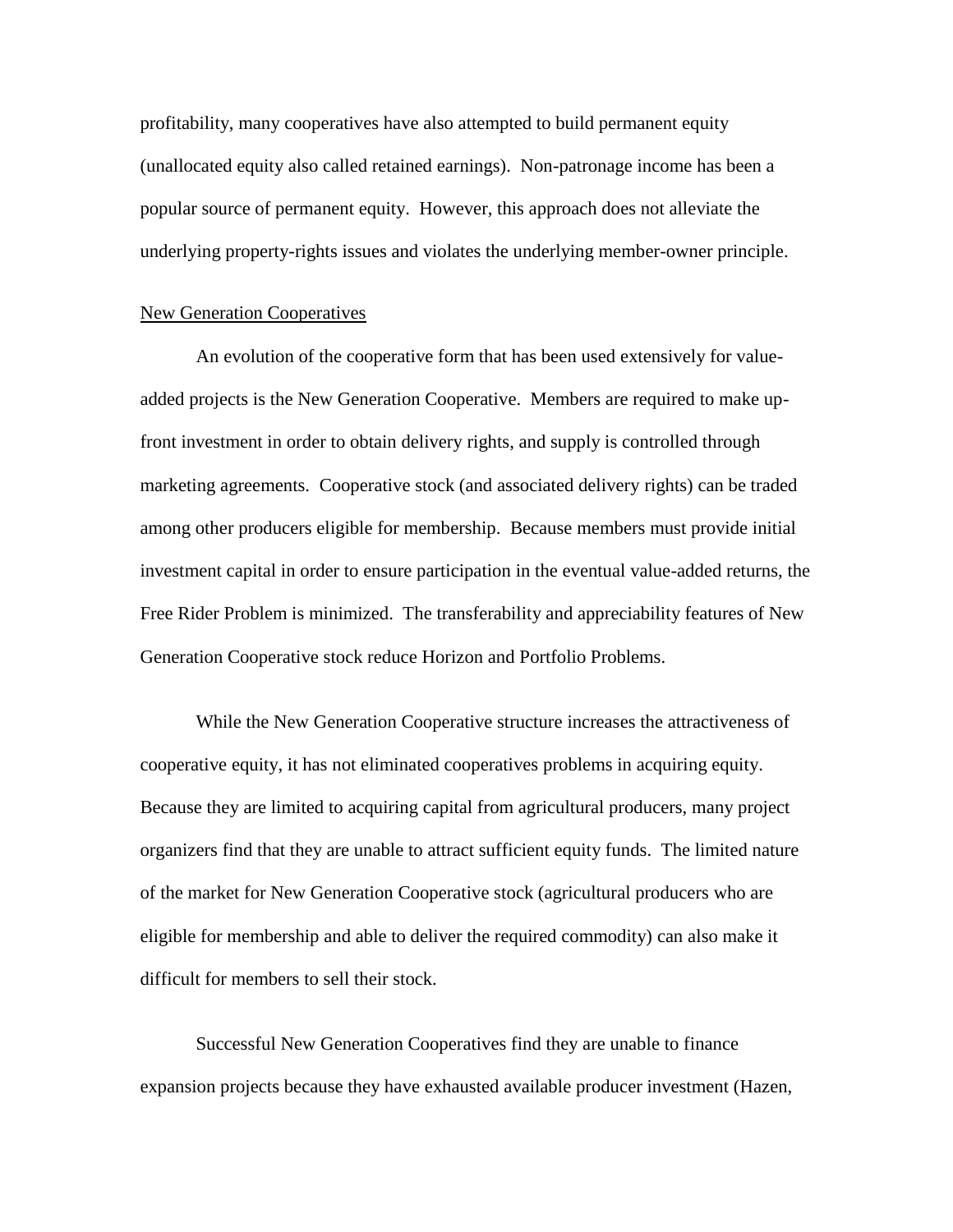2003). Because of constraints on additional equity and stock liquidity problems, several high profile New Generation Cooperatives (Dakota Growers Pasta, Minnesota Corn Processors, U.S. Premium Beef) have converted to stock corporations or limited liability companies (LLCs). These structures allowed investors other than farmers to buy stock in the ventures and provided more liquidity to shareholders who wanted to sell their stock.

#### Investor/Cooperative Hybrids

Another evolution of the cooperative business model has been the development of cooperatives with nonmember equity. This structure provides two classes of ownership: outside equity investors and patron stockholders. The entity returns are split between the two classes with the outside investors receiving investment-based returns and the patron stockholders receiving patronage-based distributions.

A number of states, including Wyoming, Minnesota, Wisconsin and Tennessee, have enacted legislation enabling cooperative/LLC hybrids. Efforts to develop a uniform federal law for this structure are underway by the National Council of Farmer Cooperatives (Mott, Fredrikson and Byron, 2004). While there are differences in individual state statutes, this structure mandates control by farmer members but can allow the investor class to receive up to 85% of the profits (Hensley and Swanson, 2003). These entities are part of a broader classification termed "investor-share cooperatives," which assess outside equity through preferred stock, non-voting common stock and participation certificates (Chaddad and Cook, 2003).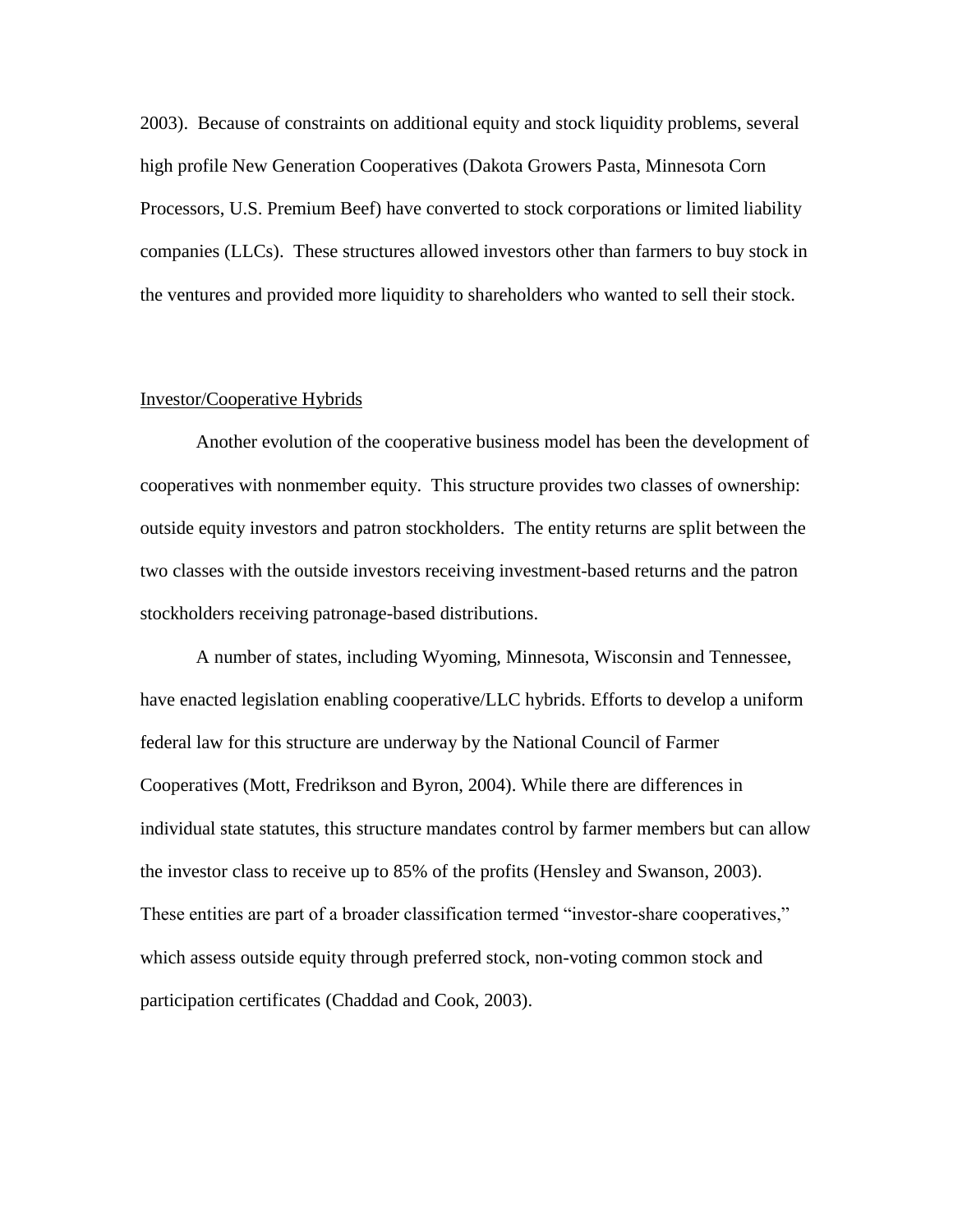## Other Legal and Tax Issues Facing Cooperatives

Evolving cooperative structures are also impacting and being impacted by other legal issues. New investor/cooperative hybrids do not appear to qualify under the narrow definitions of a cooperative under the Capper Volstead Act and would, therefore, not have exemption from antitrust regulations. Hybrid entities would also likely not qualify for exemption of registration under the Securities and Exchange Commission and could face an expensive and time-consuming registration process (Hanson, 2004).

New Generation Cooperative structures are also raising issues on patronage requirements. Several cooperatives with delivery right/obligation systems have also created a marketing pool that can buy the specified commodity in the name of members who cannot meet delivery requirements. Although originally designed to cover emergency situations such as drought or disease, this mechanism has allowed producer members to become pure investors and forgo delivery (Nelson, 2003). All of these issues highlight the broader question of what distinguishes or should distinguish a cooperative from other business forms (Nelson, 2003).

Traditional cooperative structures also face legal and accounting issues. Proposed standards by the Financial Accounting Standards Board would have reclassified the majority of traditional cooperative equity as liabilities. In arguing against the proposed standards, cooperative industry groups emphasized the differences between the cooperative and corporate structures. Similar arguments are being used to suggest that corporate-governance reforms contained in the Sarbanes Oxley Act (which currently apply only to entities offering publicly traded securities) are not appropriate for cooperatives. As evolving cooperative structures allow cooperative entities to take on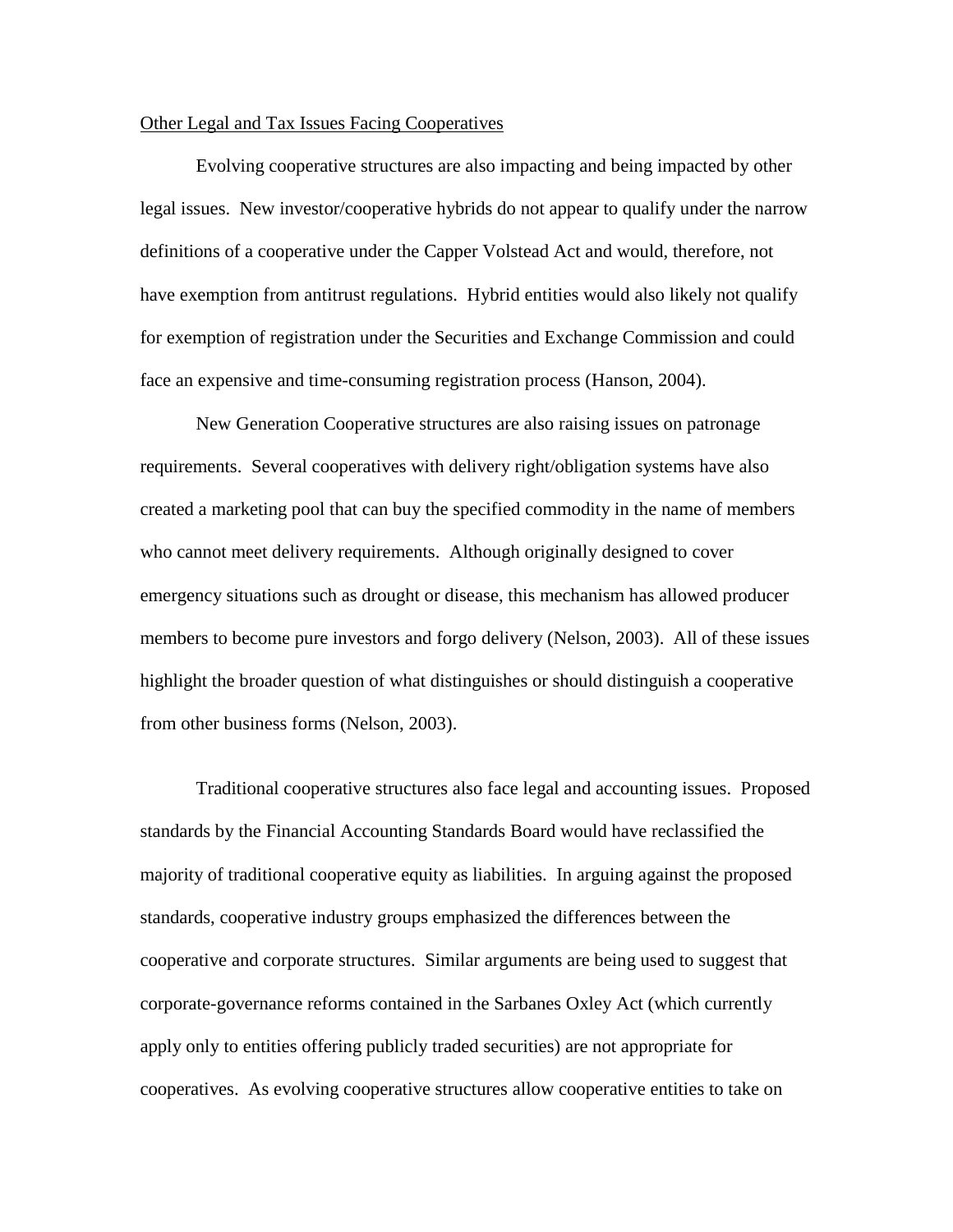more of the characteristics of corporations, arguments for unique treatments may become more difficult.

#### Implications for Cooperative Lenders

The most obvious implication from the ongoing evolution in cooperative structures is the need to modernize the Federal Farm Credit Act to allow CoBank financing for a broader scope of entities. Proposals for modernization include expanding eligibility to entities with 50% producer voting control (versus the current 80% limit), allowing continuing financing for cooperative firms adopting new structures as long as 50% farmer ownership is maintained, and providing transition financing for CoBank customers that restructure and no longer meet eligibility criteria (Jaeger, 2003).

Arguments for expanded lending authority are well founded. Current lending restrictions have obviously not impeded evolution of producer-owned business structures but have prevented many new entities from obtaining CoBank financing. However, even supporters of expanded eligibility (including Under Secretary of Agriculture for Rural Development, Thomas C. Dorr) have questioned at what point hybrid organizations cease being cooperatives (Jaeger, 2003). Hanson (2004) suggests that lenders and policy makers would be better served by defining a cooperative business in terms of producer benefit rather than "bright-line" limits on business structure. The question of how a producer-owned business should be defined will remain a key issue for the Farm Credit System.

Changing business structures and equity issues will also impact CoBank in its loans to traditional cooperatives. Trends toward local cooperatives involvement in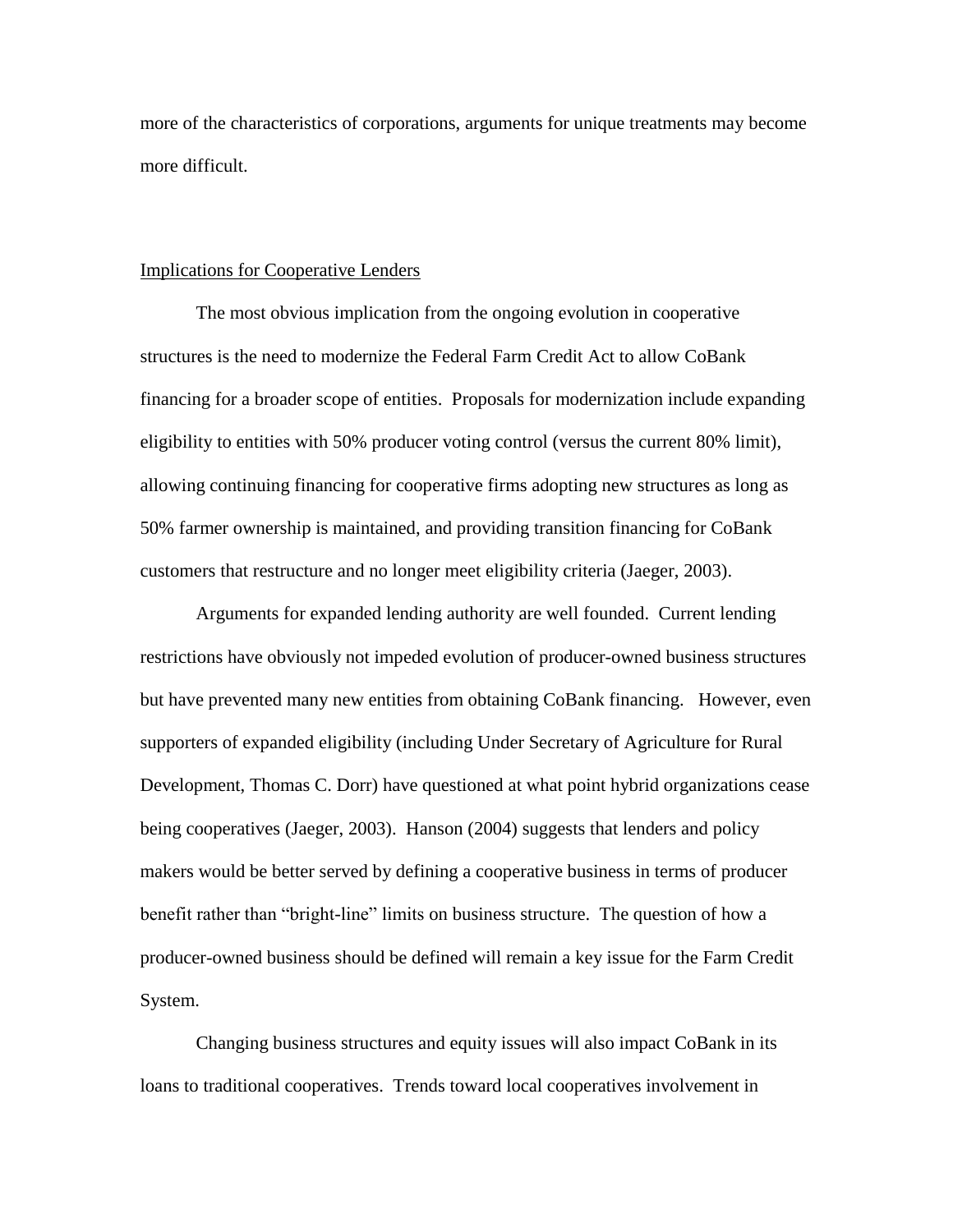strategic alliances, joint ventures, and innovative business arrangements will likely continue. As cooperatives use alliances to combine similar business operations, lenders often find it more difficult to evaluate operational efficiency and to project how alliance activities will impact a cooperative's financial profile. The issue of permanent capital, which was highlighted by the proposed accounting standards change, will undoubtedly be revisited. Cooperative lenders have traditionally advised cooperatives in balancing revolving and permanent equity but have not distinguished between classes of patron equity in their loan underwriting standards.

Another implication of these evolving producer-owned business structures is the need for Farm Credit lenders to understand and be in a position to evaluate a much broader set of organizational structures and resulting property rights issues. Lenders providing funds directly to hybrid cooperative entities, traditional cooperatives involved in joint ventures and strategic alliances, or producers investing in new business as either patron or investor members, will have to understand the profit distribution systems and residual claimant structure of new business structures. It is obvious that cooperatives and other producer-owned businesses are becoming more interested in accessing outside equity capital. It is equally obvious that these outside investors are sophisticated and will demand structures that protect their interests.

The evolution of producer-owned business models also highlights a need for venture capital for producer-owned and/or rural-based business projects. Even after adopting business structures that make equity investment more attractive to producer members and/or allowing participation by investor members, many value-added projects are unable to meet the equity levels required by potential lenders. The mixed success rate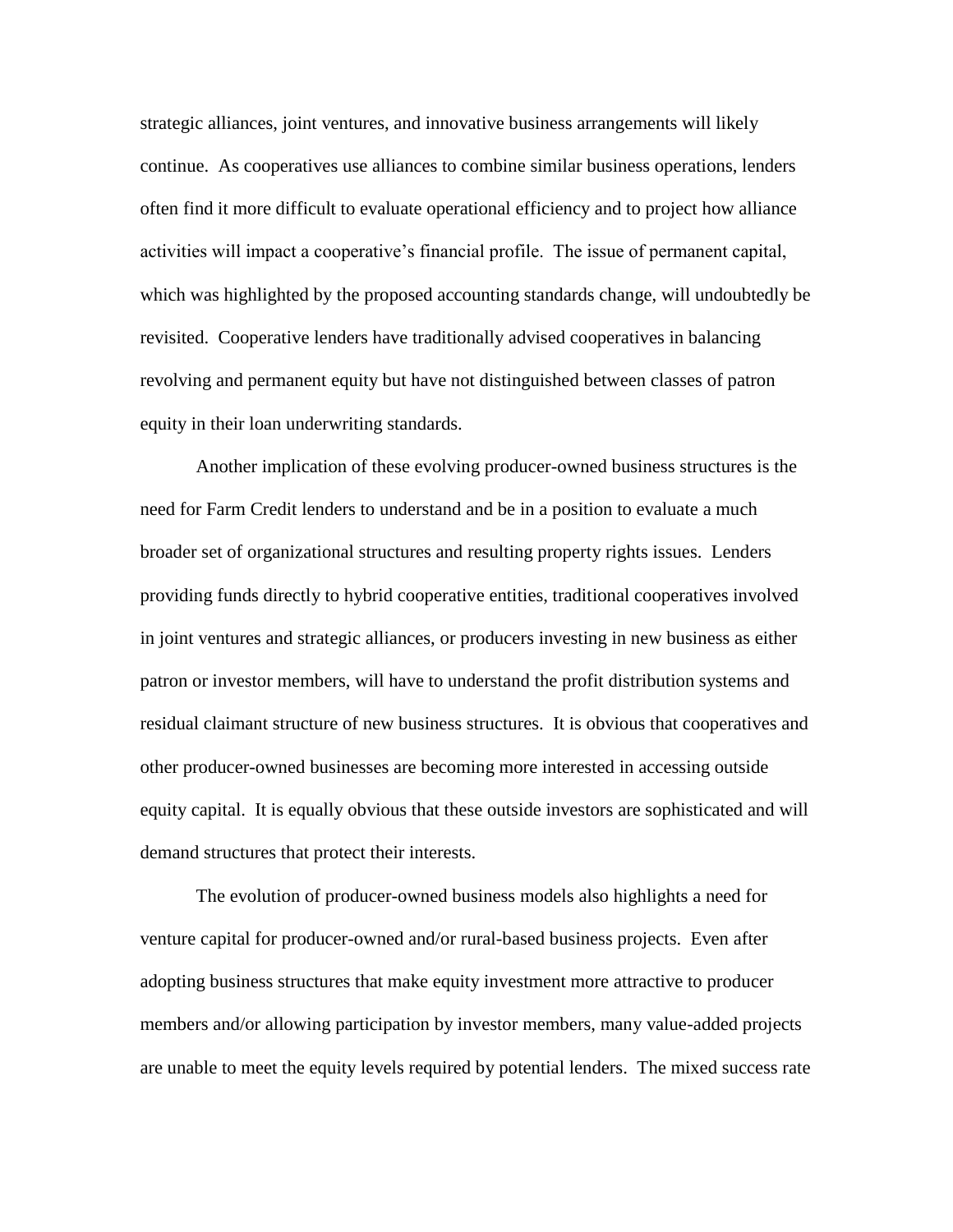of new value-added efforts that include the failures of Spring Wheat Bakers, Prairie Farmers Cooperative pork processing plant, and Iowa Quality Beef Supply Cooperative suggests that lender caution is not entirely unfounded.

Venture capital for rural-based and agricultural related projects is scarce. Typical venture capital firm are looking for emerging markets and industry segments poised for rapid growth, and extraordinary profits with sufficient size (\$100 million in total equity) to facilitate a public sale at a latter date (National Venture Capital Association). Information technology and health care account for over two-thirds of venture capital dollars in 2004 (NVCA). The typical agricultural value-added project does not have the size or growth potential to interest venture capital providers.

Producer groups attempting to attract venture capital often struggle to understand and evaluate proposed structures and terms. Venture capitalist are interested in designing an exit strategy for the venture capital participants within a 3-7 year time period. This often involves preferred classes of equity with provisions for cumulative dividends and conversion to common equity. Exit provisions allow the developers to repurchase the venture capital equity at predetermined price formulas, often a multiple of the firm's profits. A venture capitalist typically requires representation on the governing board and/or participation in management.

Producer groups eliciting interest from multiple venture capitalists can find themselves (or their consultants) analyzing a confusing array of structures, contractual obligations and governance provisions. The resulting business structure is often quite different from the developers' initial concept. Value-added projects run into problems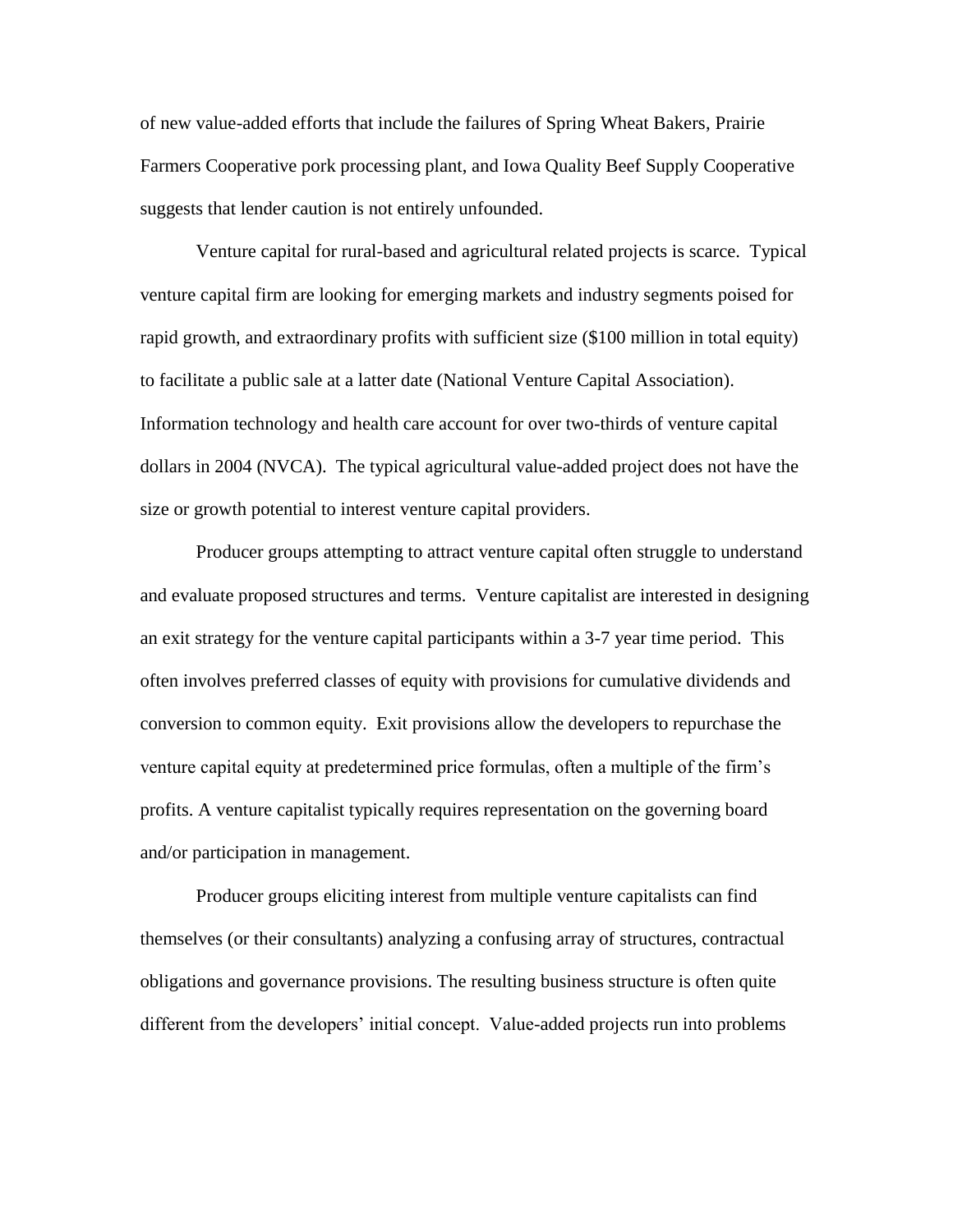when the developers attempt to "pull a business plan through a new business structure" (Hanson, 2002.)

New venture capital sources such as the proposed National Rural Business and Cooperative Equity Fund that was supported by CoBank would obviously address the void in agriculturally focused venture capital. Alternatively, if efforts to create rural focused venture capital sources are not successful, Farm Credit lenders could pursue better working relationships with venture capital sources. The specialized expertise of CoBank and other Farm Credit System lenders would be an invaluable service to producer groups negotiating with venture capital suppliers.

As farmers and farmer-owned businesses (both traditional structured and newly evolved) shift from commodities to value-chain participants, lenders will be forced to understand a broader range of market channels. For example, a lender servicing a natural beef alliance might need to evaluate the position of its supermarket partners, while the lender financing the producers might need to evaluate the differential collateral value of the cattle within the alliance versus traditional commodity outlets. As producers and producer organizations align into integrated supply systems, Farm Credit System lenders will be forced to evaluate loans and projects on the basis of strategic relationships and strengths rather than market price measures. Farm Credit System lenders have, heretofore, enjoyed an advantage in specialized industry knowledge and expertise. Future lenders will likely be forced to broaden their expertise.

As previous discussion has suggested, changes in producer-owned business models will impact suppliers of producer credit as well as cooperative lenders. Wilson et al. (1996) investigated the attitudes of North Dakota lenders (Farm Credit System and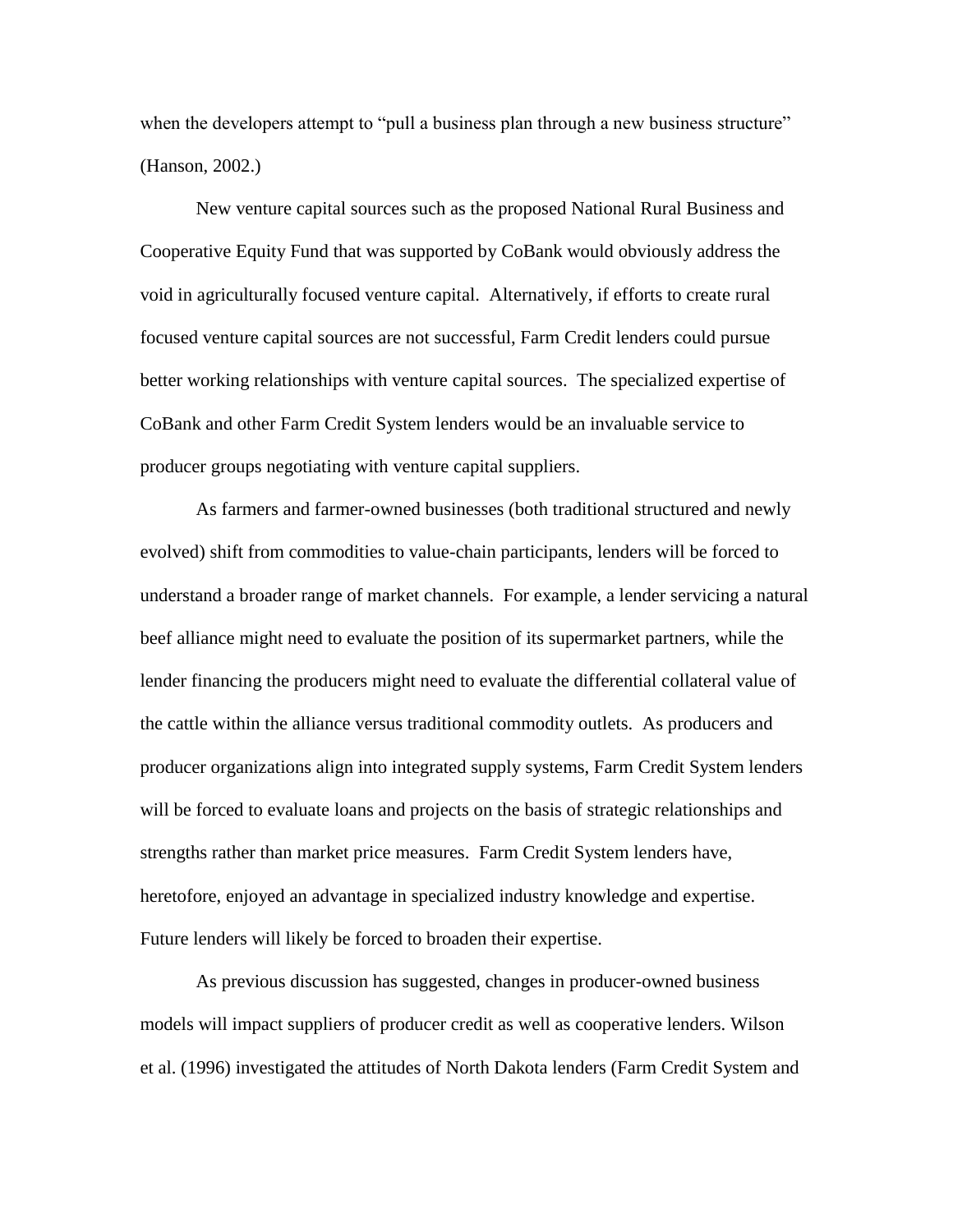commercial banks) toward lending funds for the purchase of cooperative stock. The authors found that decisions were based on the farmer's repayment capability and asset base and not on that of the new cooperative. Regardless of whether a producer seeks direct funding for cooperative stock, participation in producer-owned business structures will impact the liquidity, leverage and cash flow of the farm business. Future agricultural lenders will likely find a broader scope of investment assets on producer's balance sheets.

Tomorrow's Farm Credit lender may need to evaluate small group producer businesses. In order to gain further economies of scale, several large producers could join forces to purchase inputs, own machinery, build grain storage, cotton gins or pursue other jointly-owned projects. Multi-producer activities involving large producers can easily rival the size of yesterday's cooperative. The Farm Credit System has expertise in both production and cooperative lending and is uniquely positioned to service these types of enterprises,. However, these new multi-producer enterprises, do not fit comfortably under either the lending criteria of either the cooperative or producer arms of the Farm Credit System. Unlike a traditional cooperative, the capital and cash flows are likely to be highly integrated with that of the producer's farming operations. On the other hand, the lender will need to evaluate governance, ownership structure and ownership transfer issues. Servicing these opportunities may require linkages between Farm Credit's cooperative and producer-based lending channels.

Similar small group enterprises involving small producers are also likely to emerge. While less attractive from a loan volume basis, these activities will also present new opportunities for Farm Credit lenders, particularly those with more urban trade territories where, paradoxically, small-scale agricultural opportunities tend to expand.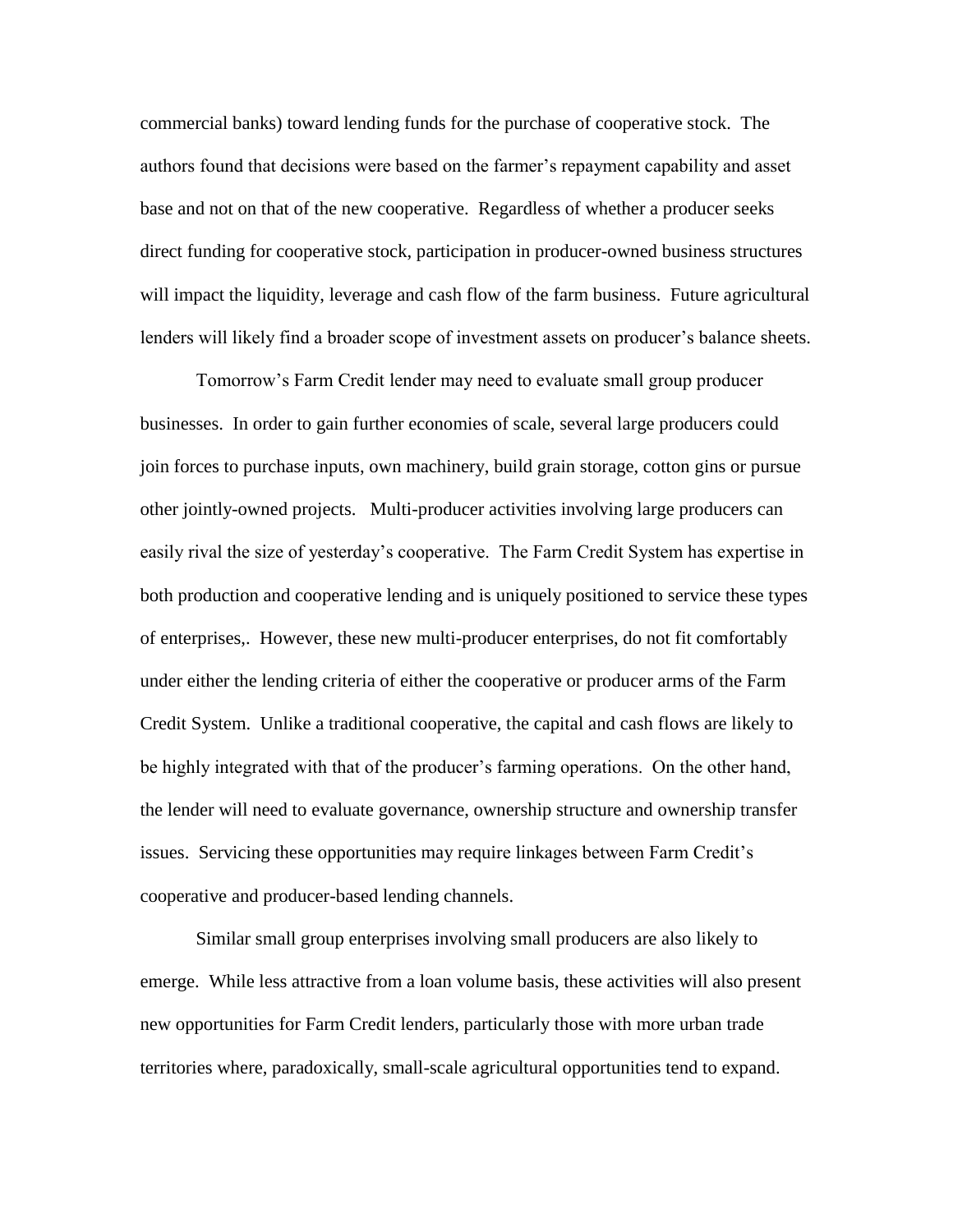Despite their disadvantage in scale economies, smaller multi producer enterprises often enjoy strategic advantages stemming from their linkages to the final consumer. For example, the previously described Grown Locally cooperative in Iowa grew from a community supported agriculture project to a firm supplying institutional and restaurant customers using internet ordering, refrigerated transportation, further processing and freezing operations. In the future all Farm Credit System lenders, even those servicing small producers, may find themselves evaluating group business structures.

### Conclusions and Recommendations

American agriculture is becoming more industrialized. Cooperatives and producer-owned businesses are seeking more flexible business models. These changes highlight a need for regulatory changes expanding eligibility limits for Farm Credit System lenders. All aspects of the Farm Credit System will need to understand and analyze an increasing complex array of producer/investor-owned business models. System lenders will also need increased expertise and capabilities in analyzing markets, market channels, product categories, and strategic partnerships and relationships. Tomorrow's traditional cooperative borrower will represent a larger and more complex business. Value-added ventures will involve fluid mixes of producer and investor capital. Less formal multi producer enterprises involving both large scale and small scale producers are likely to develop. In servicing these groups, Farm Credit Systems lenders may find a need to link efforts of their producer and cooperative lending branches. Evolving cooperative business structures will present the Farm Credit System with new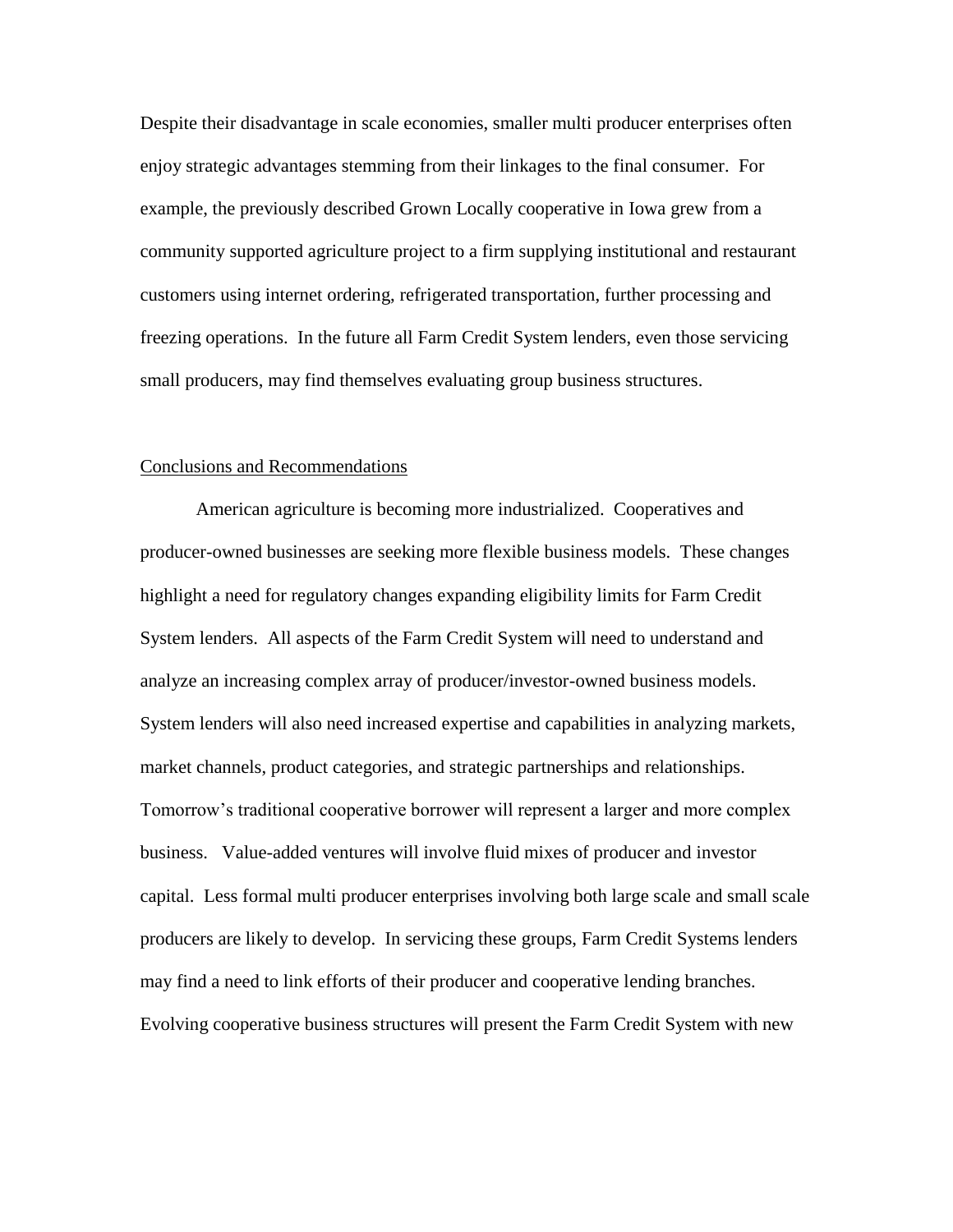opportunities and new challenges. Responding to these opportunities will require investment in human capital, information systems and business partnerships.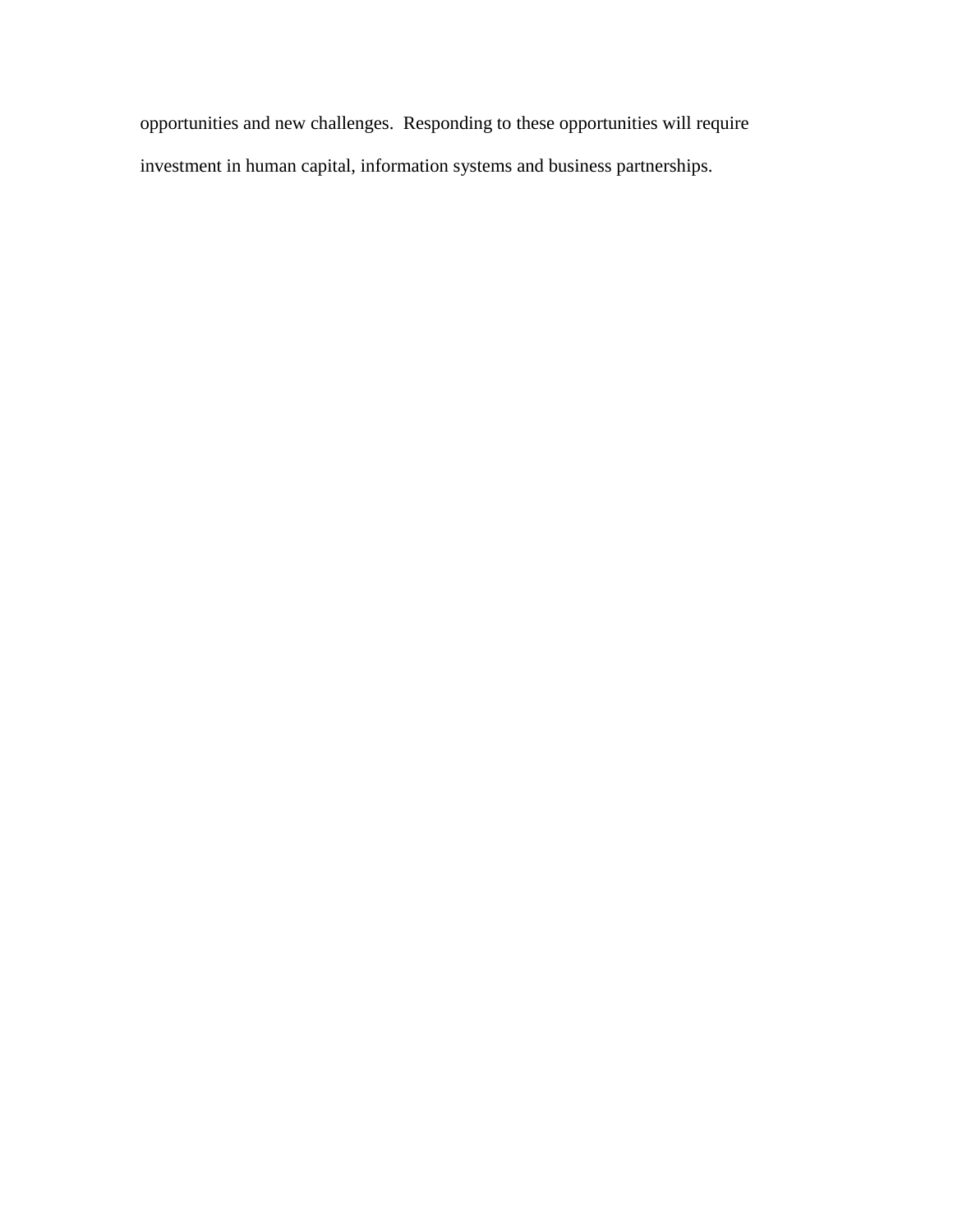## References

Campbell, B. "Serving the Evolution of Agriculture" Cooperation in Nebraska, December 2003.

Chaddad, F.R. and M.L. Cook. "The Emergence of Non-Traditional Cooperative Structures: Public and Private Issues" presented paper at NCR-194 Research on Cooperatives Annual Meeting, Kansas City Missouri, Oct 29, 2003.

Cook, M.L. "The Future of U.S. Agricultural Cooperatives: A Neo-Institutional Approach." American Journal of Agricultural Economics, 77 (December): 1153-1159.

Cook, M. L. and C. Iiopoulos. "Ill-defined Property Rights in Collective Action: The Case of U.S. Agricultural Cooperatives" in C. Menard (ed) *Institutions, Contracts and Organizations*, London, UK. Edward Elgar Publishing 2000.

Ellerman, J., D. McFeeters, and J. Fox. "Direct Marketing as a Value-Added Opportunity for Agriculture" Ohio State University Fact Sheet AE-8-01, 2001.

Grown Locally Cooperative,<http://www.agmrc.org/business/casestudies.html>

Hazen, P., (President and CEO of National Cooperative Business Association), Testimony at Hearing to Examine New Generation Cooperatives and Strategies to Maximize Farm and Ranch Income, Committee on Agriculture, U.S. House of Representatives, Oct 16, 2003.

Hanson, M.J. "Building a Biofuel Facility: Structuring the Business" presentation at Ohio/Michigan Biofuels Conference, Dec 9, 2002, Perrysburg, Ohio

Hanson, M. J. "Challenges Arising from Legal Restrictions on Cooperatives" presentation for Agriculture and Food Cooperatives in Rural Development, Washington D.C. June 17, 2004.

Hensley, R. and D. Swanson. "Minnesota Legislature Adopts New Cooperative Association Act: Coops Should Carefully Review Options to Avoid Pitfalls", News Alert Dorsey and Whitney LLP Agribusiness Cooperation and Rural Electric Group, www.dorsey.com

Holland, R. and A. Ziehl. "Signals of Success" University of Tennessee Center for Profitable Agriculture CPA Info #107, January 2005.

Jaeger, A. "Proposal to Broaden CoBank Lending Gets Boost" Cooperative Business Journal, Vol. 17, No. 9 November 2003.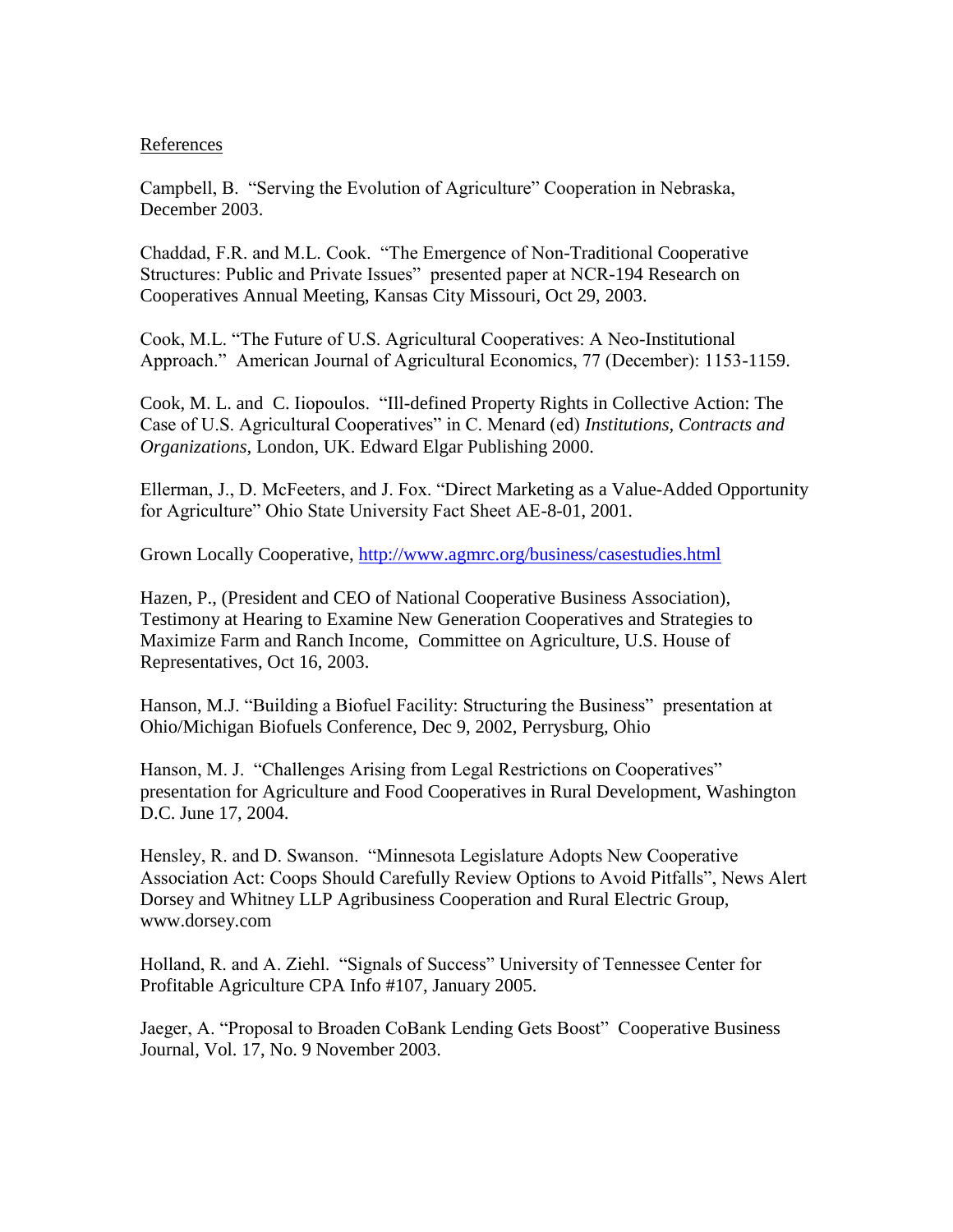McDavid, J.G. "Evolving Cooperative Structures" Ag Coop News, Agricultural and Cooperative Group, Dorsey and Whitney LLP, 1995. [www.dorsey.com](http://www.dorsey.com/)

National Venture Capital Association, Arlington Virginia, www.nvca.org

Nelson, B. "Non-Patron Equity Capital in Cooperatives and the Changing Definition of Cooperatives" Burdick Center for Cooperatives www.ag.ndsu.nodak.edu/qbcc/AboutQBCC/Non%20Patron%20Equity.htm

Sykuta, S.E. and M.L. Cook. "A New Institutional Approach to Contracts and Cooperatives" American Journal of Agricultural Economics, (83) No. 5, 2001.

Vanderburg, J., J. Fulton, S. Hine and K. McNamara, "What Do Locally Owned Cooperatives in Indiana Look Like?" Purdue Agricutural Economics Research Report, Purdue University, December 2000.

Wilson B. M., G.A. Goreham, T. Kibbe and D. W. Cobia. "Agricultural Loan Officer's Roles in Cooperative Investment in North Dakota. Ag Econ. Report No. 366, North Dakota State University, Fargo North Dakota, Oct. 1996.